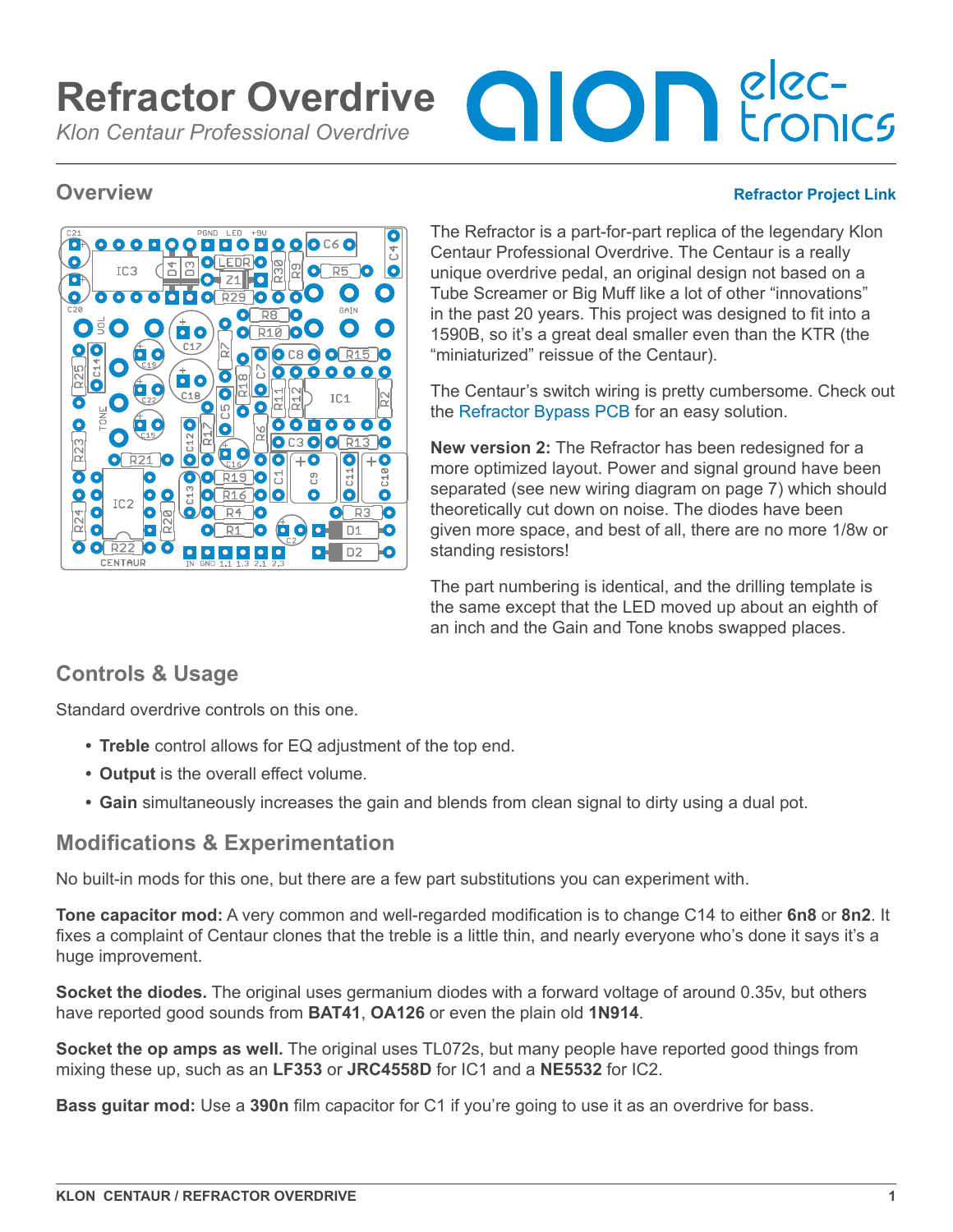## **Parts**

| <b>Resistors</b> |                   | <b>Capacitors</b> |                  | <b>Semiconductors</b> |                         |
|------------------|-------------------|-------------------|------------------|-----------------------|-------------------------|
| R <sub>1</sub>   | 10k               | C <sub>1</sub>    | 100 <sub>n</sub> | IC <sub>1</sub>       | <b>TL072</b>            |
| R2               | 1M                | C <sub>2</sub>    | 4u7 electro      | IC <sub>2</sub>       | <b>TL072</b>            |
| R <sub>3</sub>   | 100k              | C <sub>3</sub>    | 100 <sub>n</sub> | IC <sub>3</sub>       | TC1044SCPA <sup>2</sup> |
| R4               | 560R              | C4                | 68n              | D1, D2                | Ge <sup>3</sup>         |
| R <sub>5</sub>   | 5k1               | C <sub>5</sub>    | 68n              | D3, D4                | 1N4002                  |
| R <sub>6</sub>   | 10k               | C <sub>6</sub>    | 390 <sub>n</sub> | Z1                    | 1N4742 <sup>2</sup>     |
| R7               | 1k5               | C7                | 82n              | LED                   | 5MM                     |
| R <sub>8</sub>   | 1k5               | C <sub>8</sub>    | 390pF MLCC       |                       |                         |
| R <sub>9</sub>   | 1k                | C <sub>9</sub>    | 1uF film         |                       |                         |
| R <sub>10</sub>  | 2k                | C <sub>10</sub>   | 1uF film         |                       | <b>Potentiometers</b>   |
| R <sub>11</sub>  | 15k               | C11               | 2n2              |                       |                         |
| R <sub>12</sub>  | 422k              | C12               | 27n              | Treble                | <b>10kB</b>             |
| R <sub>13</sub>  | 1k                | C <sub>13</sub>   | 820pF MLCC       | Output                | 10 $kB$ <sup>4</sup>    |
| <b>R15</b>       | 22k               | C14               | 3n9              | Gain                  | 100kB dual              |
| R <sub>16</sub>  | 47k               | C <sub>15</sub>   | 4u7 electro      |                       |                         |
| <b>R17</b>       | 27k               | C <sub>16</sub>   | 1uF tantalum     |                       |                         |
| R <sub>18</sub>  | 12k               | C17               | 47uF electro     |                       |                         |
| R <sub>19</sub>  | 15k               | C18               | 47uF electro     |                       |                         |
| R20              | 392k              | C <sub>19</sub>   | 1uF electro      |                       |                         |
| R <sub>21</sub>  | 1k8               | C20               | 1uF electro      |                       |                         |
| R <sub>22</sub>  | 100k              | C <sub>21</sub>   | 1uF electro      |                       |                         |
| <b>R23</b>       | 4k7               | C22               | 1uF electro      |                       |                         |
| R <sub>24</sub>  | 100k              |                   |                  |                       |                         |
| <b>R25</b>       | 560R              |                   |                  |                       |                         |
| <b>R26</b>       | 68k <sup>1</sup>  |                   |                  |                       |                         |
| R <sub>27</sub>  | 68k <sup>1</sup>  |                   |                  |                       |                         |
| <b>R28</b>       | 100k <sup>1</sup> |                   |                  |                       |                         |

*See next page for footnotes and part notes.*

 $R29$  27k R30 27k  $LEDR$  4k7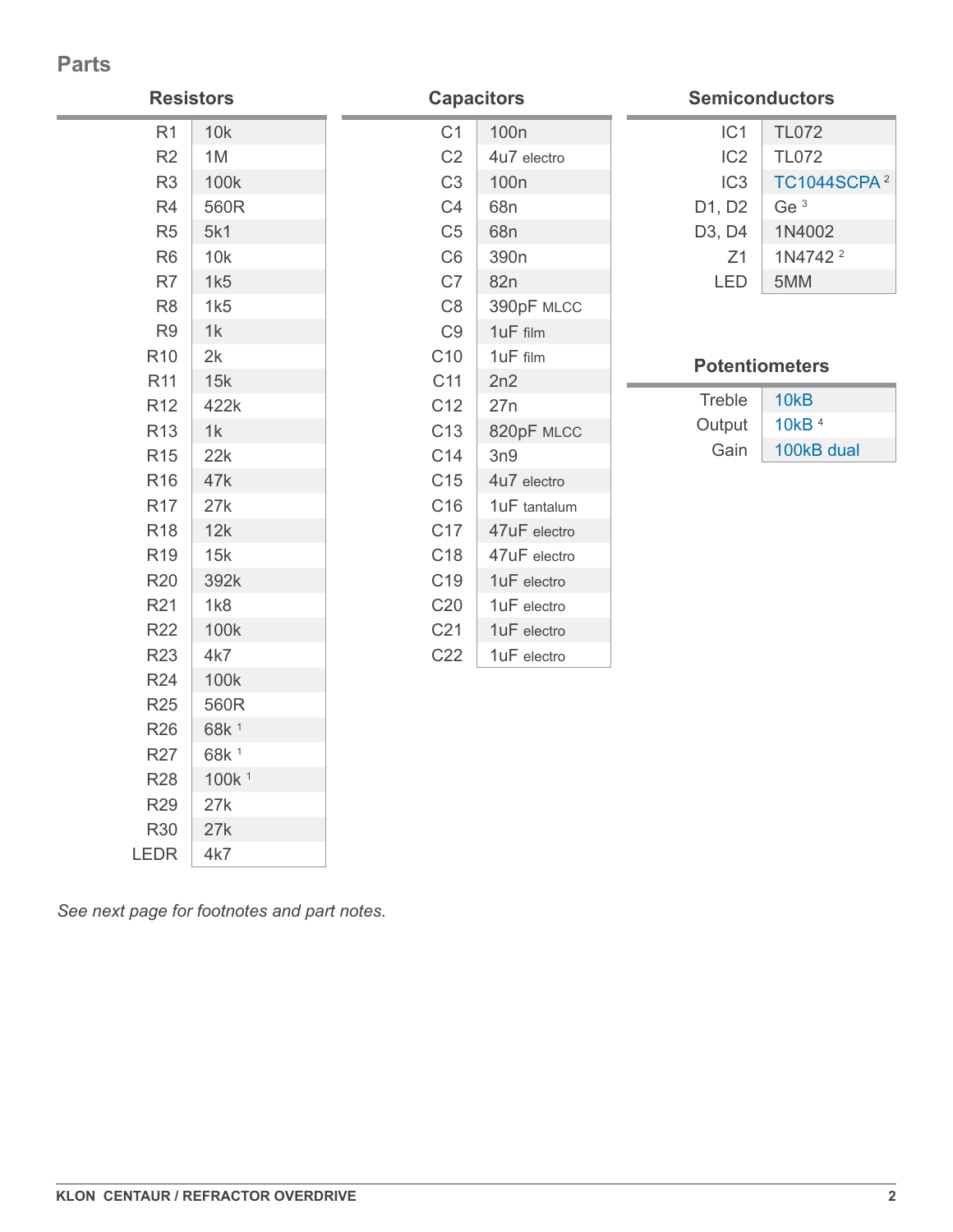# **Build Notes**

1 These resistors are wired off-board and are not found on the PCB itself. See wiring diagram further down. Note that these three resistors are **not** shown in the schematic.

 $2$  Can use a MAX1044 as well, but I recommend the TC due to the higher maximum voltage. If using a MAX1044, use a **1N4739** for **Z1** to keep the voltage below the MAX1044's max voltage.

<sup>3</sup> The original uses germaniums of an unknown type. But germanium diodes have such wild ranges that even if the part number was known, it wouldn't necessarily mean that another of the same name would sound the same. What is known is that the Centaur's diodes have been measured at around 0.35v forward voltage. I've had pretty good luck getting this value with the [1N270](http://www.taydaelectronics.com/1n270-germanium-diode-do-7.html) from Tayda Electronics, but you may want to order 5 or 10 and then measure them to find the ones that are closest to 0.35v.

Keith Vonderhulls from Build Your Own Clone did some extensive testing of different diodes and found that Russian **D9E** diodes were an exact sonic match. (D9B, D9D, D9J, D9K and D9L are equivalents and can usually be found cheaper.) Many people have tried this diode since then and agreed that it's very, very good. It's unlikely that the real Centaur unit uses this exact diode, but it's the closest that the DIY scene has gotten.

However, a lot of people have used other types of diodes and found that they preferred them over standard germaniums. One good one that is often tried is the **BAT41**. Others have reported really good results with the **OA1160**, which are pretty much impossible to find as of recently, but if you can find some then grab them!

4 The original uses linear taper (B), but lots of people prefer audio taper (A) for the Output control for finer control over the volume. The maximum available volume wouldn't change.

## **Silver Pony specs**

In July 2014, Build Your Own Clone reverse-engineered a silver Centaur, serial S2207, and found a number of discrepancies. No one's quite sure what to make of this. It is not representative of standard-production Centaurs but many people have tried these specs and liked the result. The "Silver Pony" values are as follows:

| <b>Part</b>     | <b>Original</b> | <b>Silver Pony</b> | <b>Effect</b>                                |
|-----------------|-----------------|--------------------|----------------------------------------------|
| R <sub>10</sub> | 2k              | 47R                | More gain                                    |
| R <sub>17</sub> | 27k             | 10k                | Increased volume & treble for the dry signal |
| R <sub>18</sub> | 12k             | 4k7                | (along with R17 change) Better wet/dry ratio |
| R21, R23        | 1k8 / 4k7       | 4k7 / 1k8          | Slight shift in range of Tone knob           |
| C <sub>13</sub> | 820pF           | 560pF              | Slight increase in overall brightness        |

# **Additional Part Notes**

- Capacitors are shown in nanofarads (n or nF) where appropriate. 1000n = 1uF. Many online suppliers do not use nanofarads, so you'll often have to look for 0.047uF instead of 47n, 0.0056uF instead of 5n6, etc.
- The PCB layout assumes the use of film capacitors with 5mm lead spacing for all values 1nF through 470nF. I prefer [EPCOS box film](https://aionelectronics.com/link/epcos-box-film/) or [Panasonic ECQ-B/V-series](https://aionelectronics.com/link/panasonic-film/).
- Potentiometers are Alpha 16mm right-angle PCB mount.
- Switches are Taiway (Small Bear) or Mountain Switch (Mouser) brand with solder lugs. I prefer the shorttoggle variety, but that's just a matter of aesthetics.
- I recommend using [these dust covers / insulators](https://aionelectronics.com/link/16mm-dust-covers/) from Small Bear to insulate the back of the pots from the board and prevent shorts. If you don't use these, use some electrical tape or cardboard to act as insulation. The right-angle pots will make direct contact with the solder pads otherwise.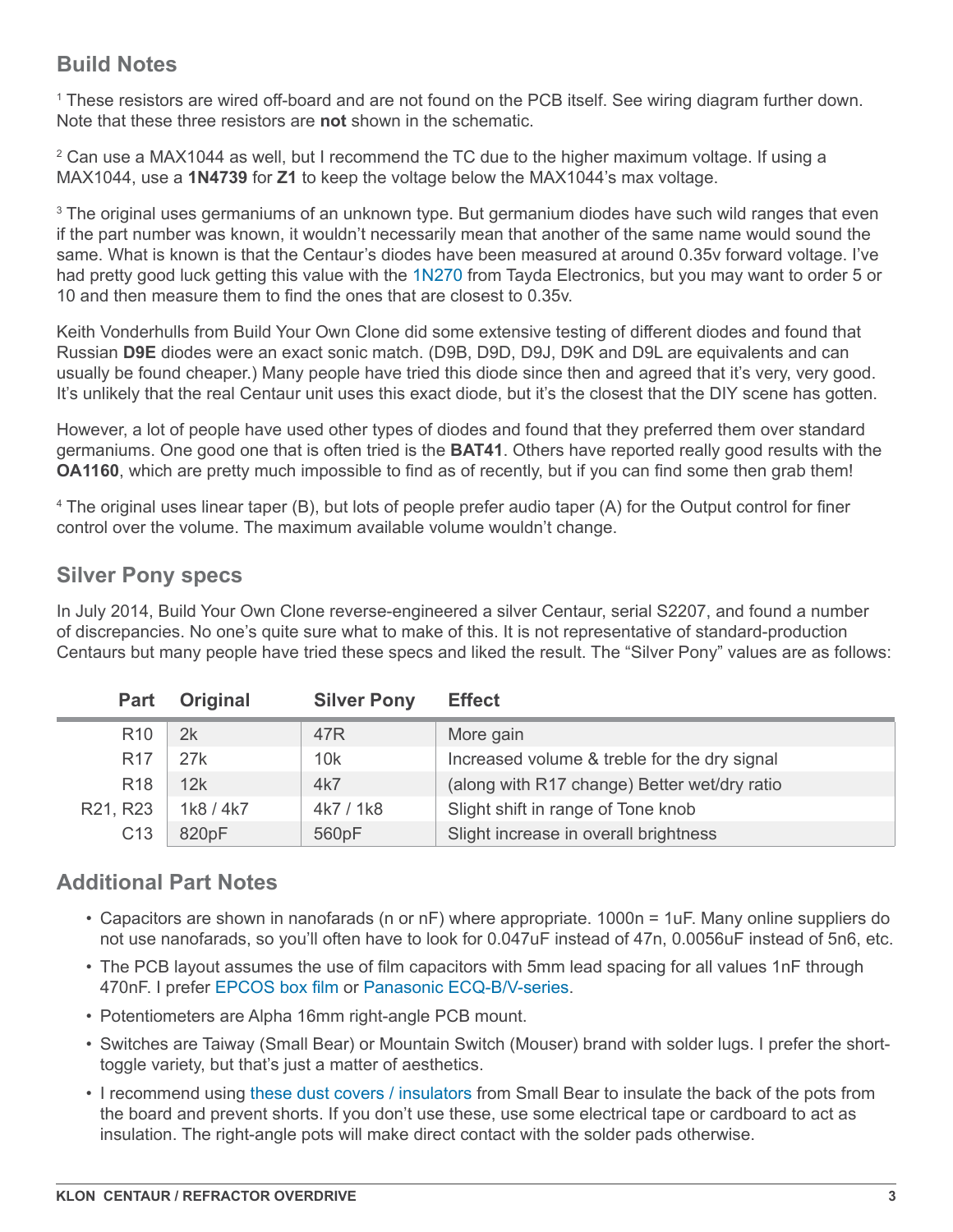# **Schematic**

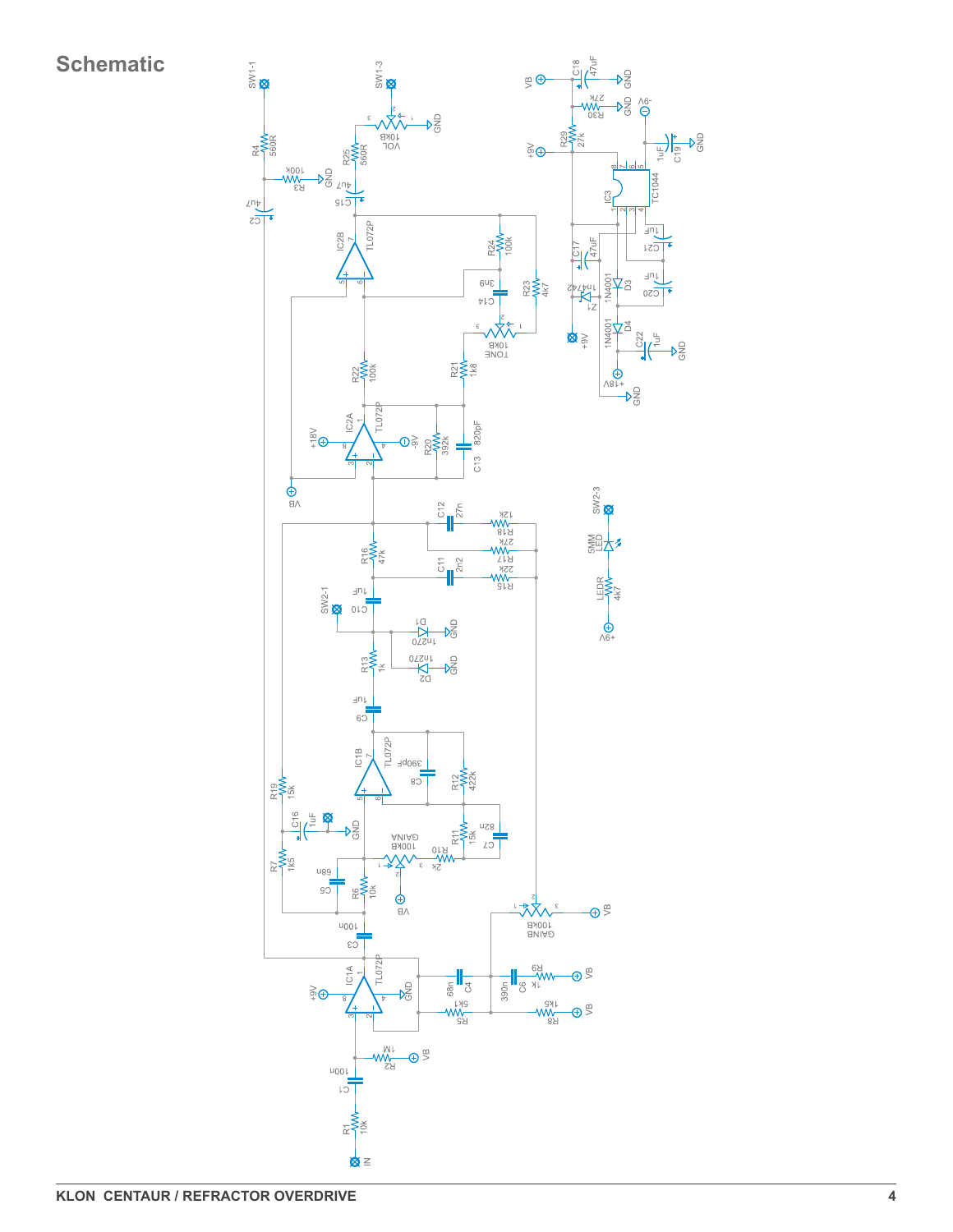# **General Build Instructions**

These are general guidelines and explanations for all Aion Electronics DIY projects, so be aware that not everything described below may apply to this particular project.

### **Build Order**

When putting together the PCB, it's recommended that you do not yet solder any of the enclosure-mounted control components (pots and switches) to the board. Instead, follow this build order:

- 1. Attach the **audio jacks**, **DC jack** and **footswitch** to the enclosure.
- 2. Firmly attach the **pots** and **switches** to the enclosure, taking care that they are aligned and straight.
- 3. Push the LED<sup>1</sup> into the hole in the enclosure with the leads sticking straight up, ensuring that the flat side is oriented according to the silkscreen on the PCB.
- 4. Fit the **PCB** onto all the control components, including the leads of the LED. If it doesn't fit, or if you need to bend things more than you think you should, double-check the alignment of the pots and switches.
- 5. Once you feel good about everything, **solder them from the top**<sup>2</sup> as the last step before wiring. This way there is no stress on the solder joints from slight misalignments that do not fit the drilled holes. You can still take it out easily if the build needs to be debugged, but now the PCB is "custom-fit" to that particular enclosure.
- 6. Wire everything according to the wiring diagram on the last page.

<sup>1</sup> **For the LED**: You can use a bezel if you'd like, but generally it's easier just to drill the proper size of hole and push the LED through so it fits snugly. If you solder it directly to the PCB, it'll stay put even if the hole is slightly too big. Make absolutely sure the LED is oriented correctly (the flat side matches the silk screen) before soldering, as it'll be a pain to fix later! After it's soldered, clip off the excess length of the leads.

<sup>2</sup> **Note on soldering the toggle switch(es):** It will require a good amount of solder to fill the pads. Try to be as quick as possible to avoid melting the lugs, and be prepared to feed a lot of solder as soon as the solder starts to melt. I recommend waiting 20-30 seconds between soldering each lug to give it time to cool down.

#### **"RPD" and "LEDR" resistors**

The resistors marked "RPD" and "LEDR" are generally not original to the circuit and can be adjusted to preference. "RPD" is the pulldown resistor to help tame true-bypass popping, while "LEDR" controls the brightness of the LED. I generally use 2.2M for the pulldown resistor and 4.7k for the LED resistor.

#### **Sockets**

Since double-sided boards can be very frustrating to desolder, especially components with more than 2 leads, it is recommended to use sockets for all transistors and ICs. It may save you a lot of headaches later on.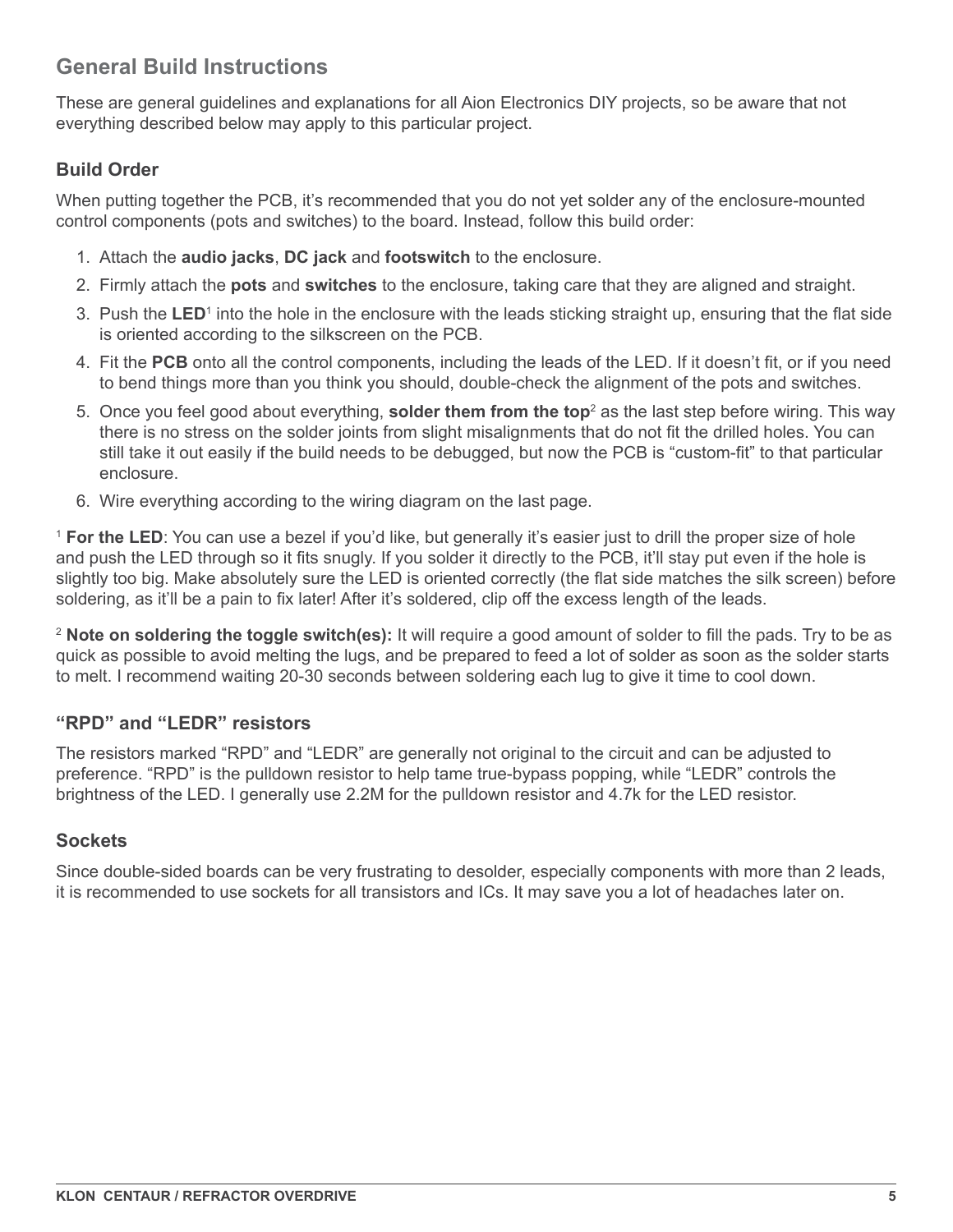# **Drilling & Placement**

Print this page and have an adult cut out the drilling template below for you. Tape it to the enclosure to secure it while drilling. Note that the holes are shown slightly smaller than they need to be, so drill out the holes as shown and then step up until they are the correct size for the components.



## **Parts Used**

- [Switchcraft #111](https://aionelectronics.com/link/switchcraft-111/) enclosed jacks
- [Kobiconn-style DC jack](https://aionelectronics.com/link/dc-jack/) with internal nut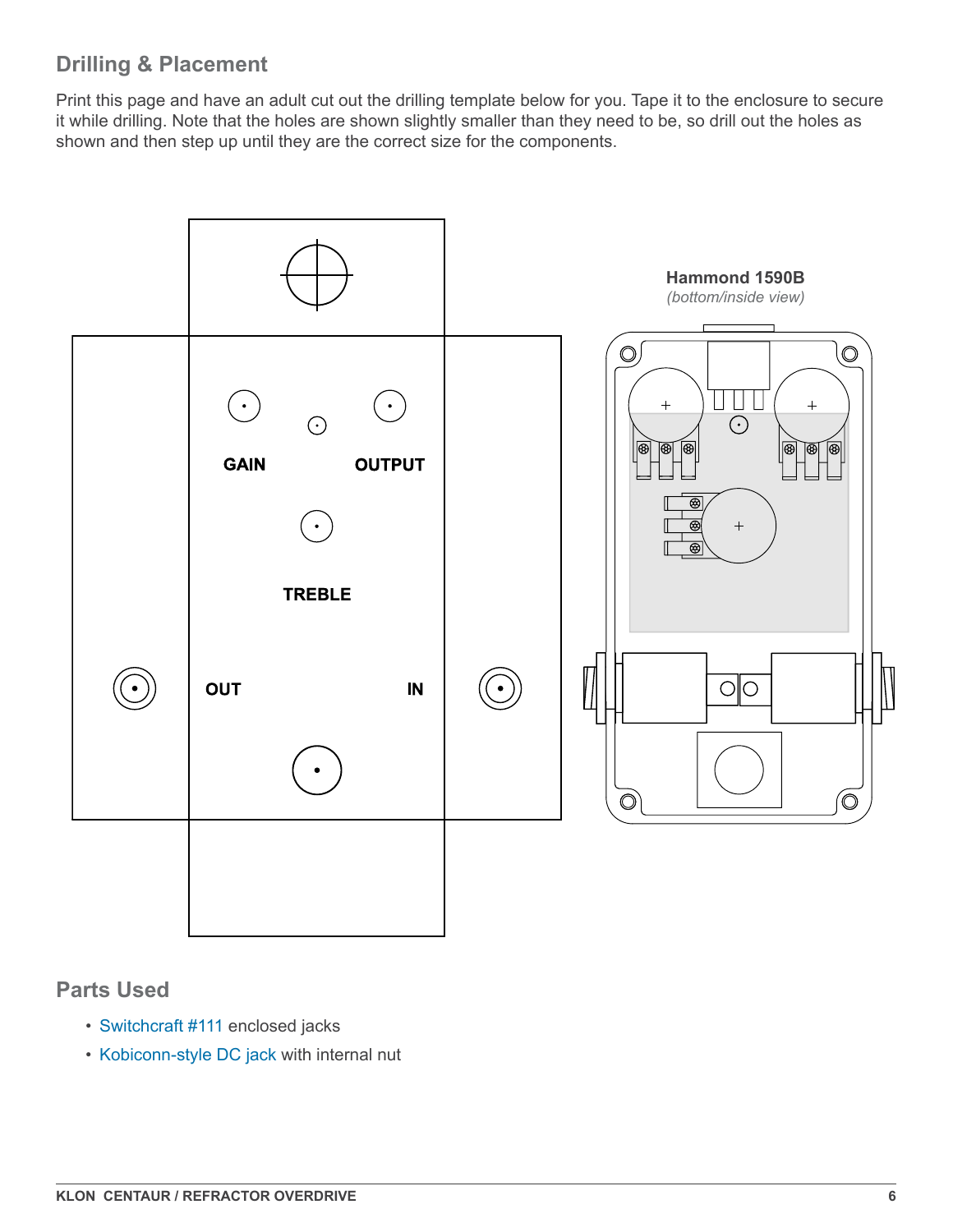# **Additional Notes & Wiring Diagram**

The wiring for this project is very non-standard since the circuit uses buffered bypass rather than true bypass. Though it is most likely possible to make this circuit true bypass, that version is not supported or covered in this build document. The original circuit was designed around the buffer, so I'd recommend trying that first and only attempt a true bypass version if you absolutely need to.

The wiring diagram makes use of **star grounding** principles where all of the grounds connect to a single ground point (in this case the sleeve of the input jack). This is best practice to avoid added noise caused by improper grounding. The sleeve of the output jack is unconnected.

If using a painted or powdercoated enclosure, **make sure both jacks have solid contact with bare aluminum** for grounding purposes. You may need to sand off some of the paint or powdercoat on the inside in order to make this happen.

I've tried to make the diagram big enough that it's easy to read, but if you're having trouble then try zooming the PDF document. The diagram is in vector format so it will scale with the zoom.

Note the positions of **R26** and **R27**, the 68k resistors. These will get pretty tight, especially the middle lug which has four leads crammed into one eyelet. I've found that it helps to make a loop with one of the resistor leads in the center lug and use it for the wire. **I recommend using the [Refractor Bypass](https://aionelectronics.com/project/refractor-3pdt-bypass-pcb/) PCB** instead of doing it as shown, but if you you don't, definitely use 1/8W resistors here instead of 1/4W—they're much easier to fit!

**R28** is a 100k resistor from output to ground. You do not need to put it here, and in fact it may be easier to run it from the output jack's lug to the star ground on the input jack. As long as it's connected to ground you'll be fine.

A 3PDT footswitch is shown below with only the outer two poles being used. You can use a DPDT here as well—depending on the type of switch, it may even allow a little more room for the resistors. My only advice is to avoid the Alpha "X-wing" style switches, as those are reported to have reliability issues.